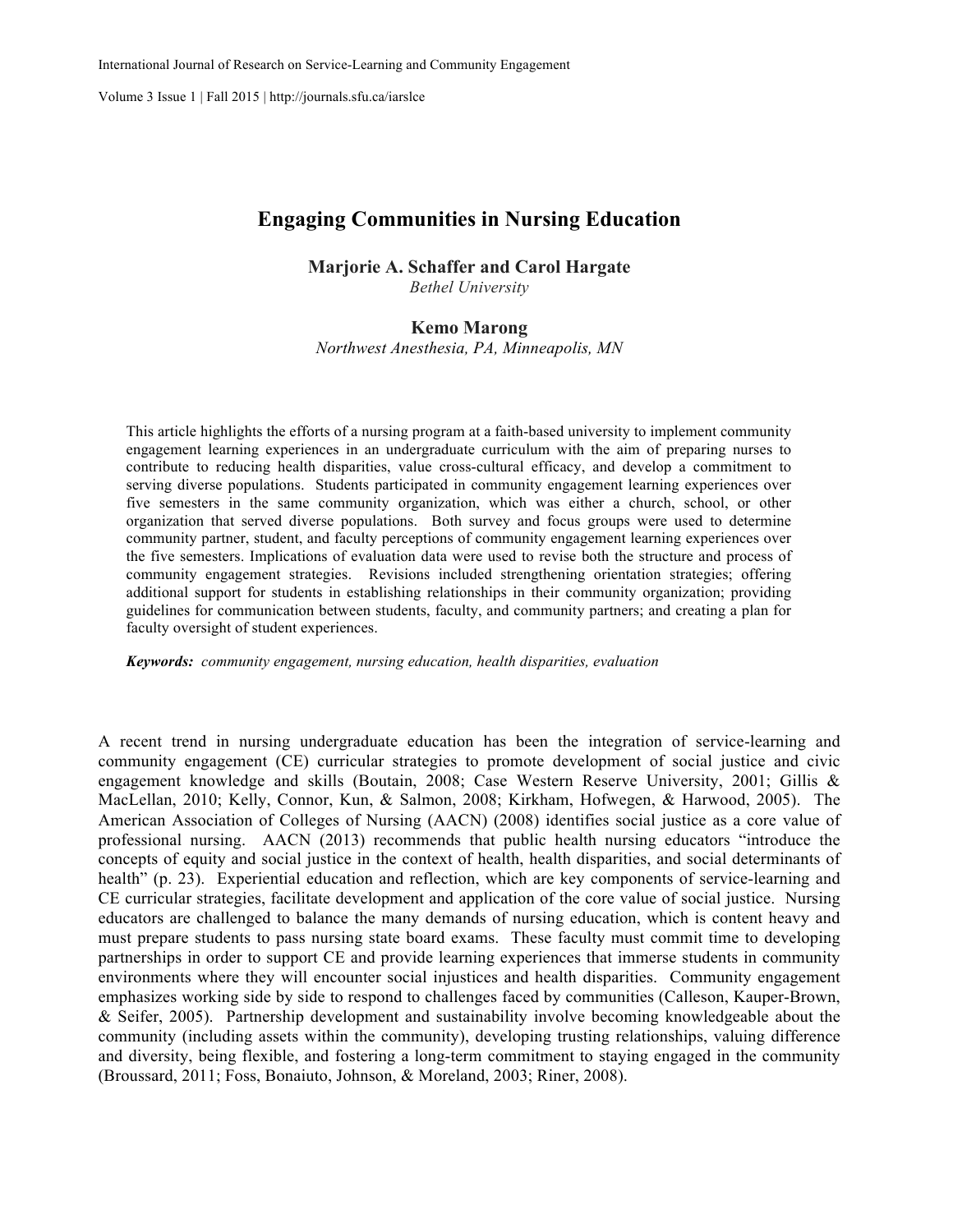Community engagement in nursing education also provides the opportunity for inter-professional learning opportunities. Inter-professional education and practice are strategic components of the CE curricular framework. In practice, CE is a balance of science and art. Science contributes knowledge and skills from social work, sociology, political science, cultural anthropology, organizational development, psychology, and many other disciplines. Community organizing and grassroots concepts are drawn from the literature on the community strength/asset model, community involvement, community mobilization, coalition building, community psychology, and cultural influences. The art arises from the understanding, skill, and sensitivity necessary to bridge the gap between theory and practice in ways that are both acceptable to the community and fulfill the mutually established goals (Department of Health and Human Services, 2011).

The health care needs of today's patients are complex, often requiring more than one discipline to fully address identified health issues (Lumague et al., 2006). In 2001 the Institute of Medicine's Committee on Quality of Health Care in America recommended that health care professionals working in interprofessional teams are best suited to communicate and address complex health issues. The team approach promotes an inter-professional environment that allows expertise to be shared across professions, often leading to a common goal of restoring and/or maintaining health, and ultimately improving health outcomes (Barker & Oanadasan, 2005).

The inter-professional education approach encourages students to become members of collaborative inter-professional teams and to demonstrate respect and positive attitudes toward team members (Barker  $\&$ Oandasan, 2005; Karim & Ross, 2008). One of the many strengths of CE in the nursing curriculum is the opportunity for students to work within inter-professional teams. Team members can include teachers, early childhood educators, health educators, school nurses, social workers, pastors, community health workers, community leaders, and others. This exposure allows students to learn about organizational culture as well as the roles of other professionals and community members/leaders.

## **Purpose**

Community engagement learning experiences have the potential to increase student comfort in developing relationships with persons and groups from different cultures and who have different lifestyles and socialization. Community engagement experiences can also promote students' development of nursing professional skills. In addition, community partners potentially gain assistance with health-related events and activities in their organizations. The challenge for nurse educators is how to design a curriculum that integrates long-term CE experiences across the nursing curriculum, sustains partnership relationships, engages students in learning, and builds on the strength and involvement of the community. This article describes the development and evaluation of CE curricular strategies in an undergraduate nursing program at a faith-based university. Following the program's implementation, the researchers completed a multimethod evaluation of the program from the perspectives of nursing students, community partners, and nursing faculty for the first student cohort to graduate. Changes resulting from the evaluation are delineated.

## **Background**

Health disparities, which occur when minority populations experience worse health in comparison with White Americans, are represented by higher mortality rates and higher prevalence of chronic diseases such as diabetes and cancer ("Health policy brief," 2011). Health care disparities also occur when minorities receive lower quality health care in comparison with Whites (Institute of Medicine, 2001, 2003). Social determinants of health that contribute to health disparities include poverty; lack of education; poorer neighborhoods with less access to healthy foods, recreational facilities, and parks, and higher levels of industrial pollution; and chronic stress connected with poverty, racism, and difficult life circumstances (Braveman, Egerter, An, & Williams, 2011; Braveman, Egerter, & Barclay, 2011; Egerter, Braveman, & Barclay, 2011; "Health policy brief," 2011).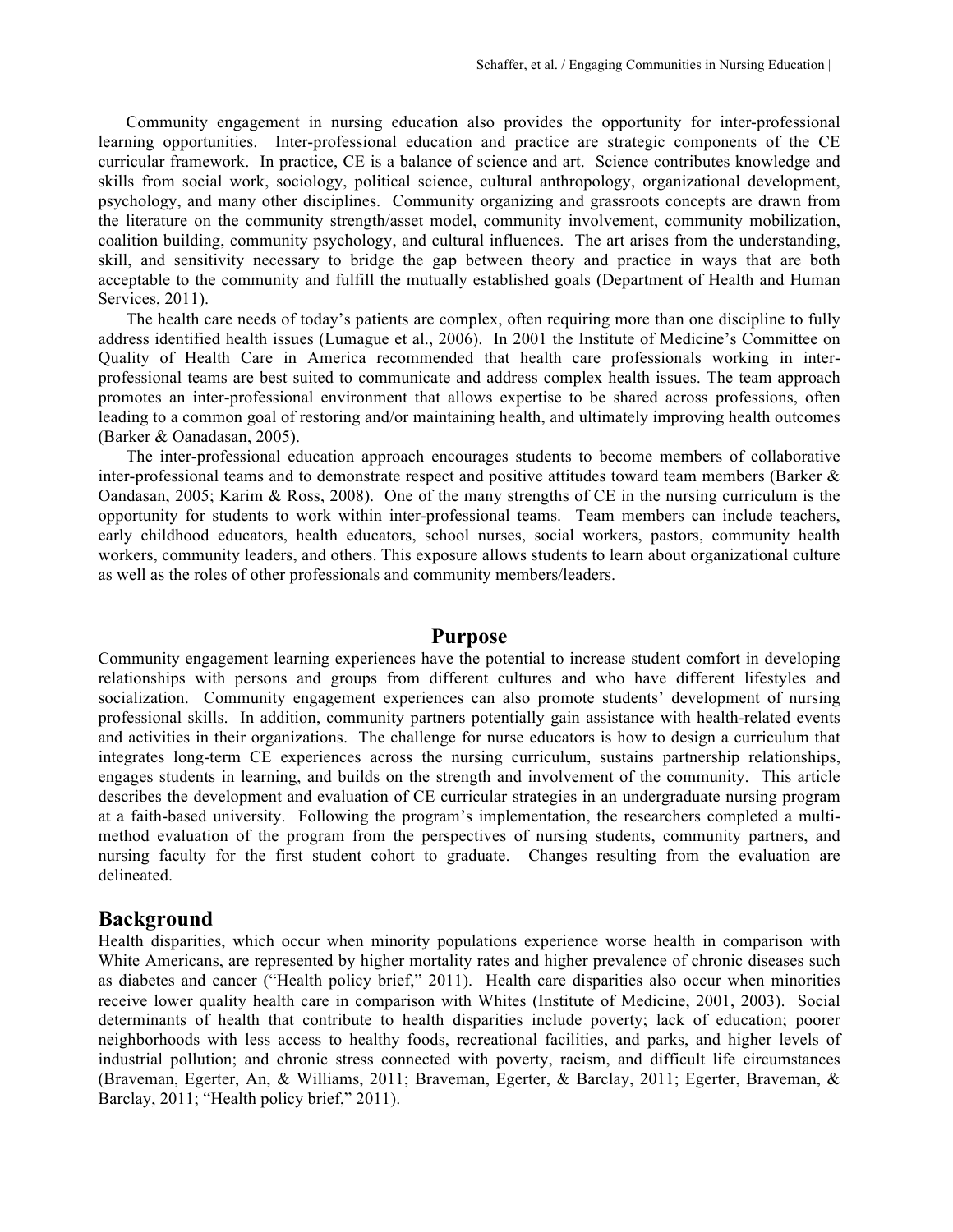More recently, focus has moved from recognizing health disparities to emphasizing health equity. "Health equity is achieved when every person has the opportunity to attain his or her full health potential and no one is disadvantaged from achieving this potential because of social position or other socially determined circumstances" (Centers for Disease Control and Prevention [CDC], 2013b, para 1). The CDC report, *A Practitioner's Guide for Advancing Health Equality: Community Strategies for Preventing Chronic Disease*, discusses the following tenets crucial to identifying health equity opportunities in the community and supporting the need for students to be strategically involved in the community: (1) Assumptions should not be relied upon to identify health inequities that exist within the community; (2) health inequities in the partner community may differ from national and state data or other surrounding communities; and (3) it is best to conduct a comprehensive examination of various aspects of health in the partner community to identify existing health inequities and to assess community assets, needs, and challenges (CDC, 2013a). Students who participate in CE have the opportunity to gain first-hand knowledge/insight into the social, economic, and physical characteristics/contributors to the overall health status of the community.

To effectively address health equity, health professionals need to focus on developing cross-cultural efficacy for improved communication. Cross-cultural efficacy emphasizes meaningful interactions with others as opposed to categorizing cultures based on characteristics of different groups (Nunez, 2000). Nunez (2000) prefers the term "cross-cultural efficacy" to "cross-cultural competence" because all cultural views are valued; there is no preference given to the culture of the health professional/caregiver or the patient/family.

Several authors have described learning strategies for promoting nursing students' commitment to social justice, including having students provide a public health intervention to address a social justice issue (Fahrenwald, 2003); placing students in innovative community clinical experiences such as parish, rural, corrections, Aboriginal, and international health settings (Kirkham et al., 2005); and using a clinical performance evaluation tool to determine students' application of social justice theory to their practice experience (Boutain, 2008). Kirkham et al. (2005) determined that student experiences in innovative community clinical settings, which used a service-learning framework, resulted in transformative learning. Data analysis of focus groups and interviews with students, instructors, and RN mentors revealed three themes: (1) Students developed an awareness of poverty, inequities, and marginalization; (2) their witness of inequities often led to reflection on the dissonance between their own access to resources and the inequitable distribution of resources; and (3) critical reflection led to a commitment to social change.

Examples of service-learning in nursing education are more abundant in the literature than community engagement examples. Service-learning balances service and academic study (Bailey, Carpenter, & Harrington, 2002) but gives less emphasis to addressing challenges faced by communities. Also, most nursing education examples found in the literature are specific to one course (Murray, 2013) rather than integrating service-learning or CE across curricula. In a review of 25 articles about nursing student experiences in service-learning with vulnerable populations, educators used service-learning experiences to teach nursing skills, including collaboration, teamwork, leadership, and advocacy; they also emphasized responsibility for social justice (Gillis & MacLellan, 2010). Students have focused on a range of health issues in their service-learning activities, including mental health; tobacco use in elementary school; maternal-infant health initiatives such as education on folic acid for childbearing women and postpartum depression; blood pressure screening at a food bank; and working with families who were homeless at a shelter and local immigrant populations (Bassi, 2011; Broussard, 2011; Hoebeke, McCullough, Cagle, & St. Clair, 2009; Hunt, 2007; Lowenson & Hunt, 2011; Riner, 2013; Winship, 2009).

For nursing students, examples of outcomes of participation in service-learning and CE have included skill improvement, professional role socialization, and satisfaction with making a difference in a community; empathy for the struggles faced by families experiencing homelessness; discovery of an advocacy role for nurses; and movement from monocultural to multicultural thinking (Hunt, 2007; Reising, Allen, & Hall, 2006; Riner, 2013). Other outcomes perceived by students included feeling more prepared to identify community needs, being able to apply learning to future nursing practice, and developing leadership skills (Bassi, 2011; Groh, Stallwood, & Daniels, 2011). Students also reported barriers to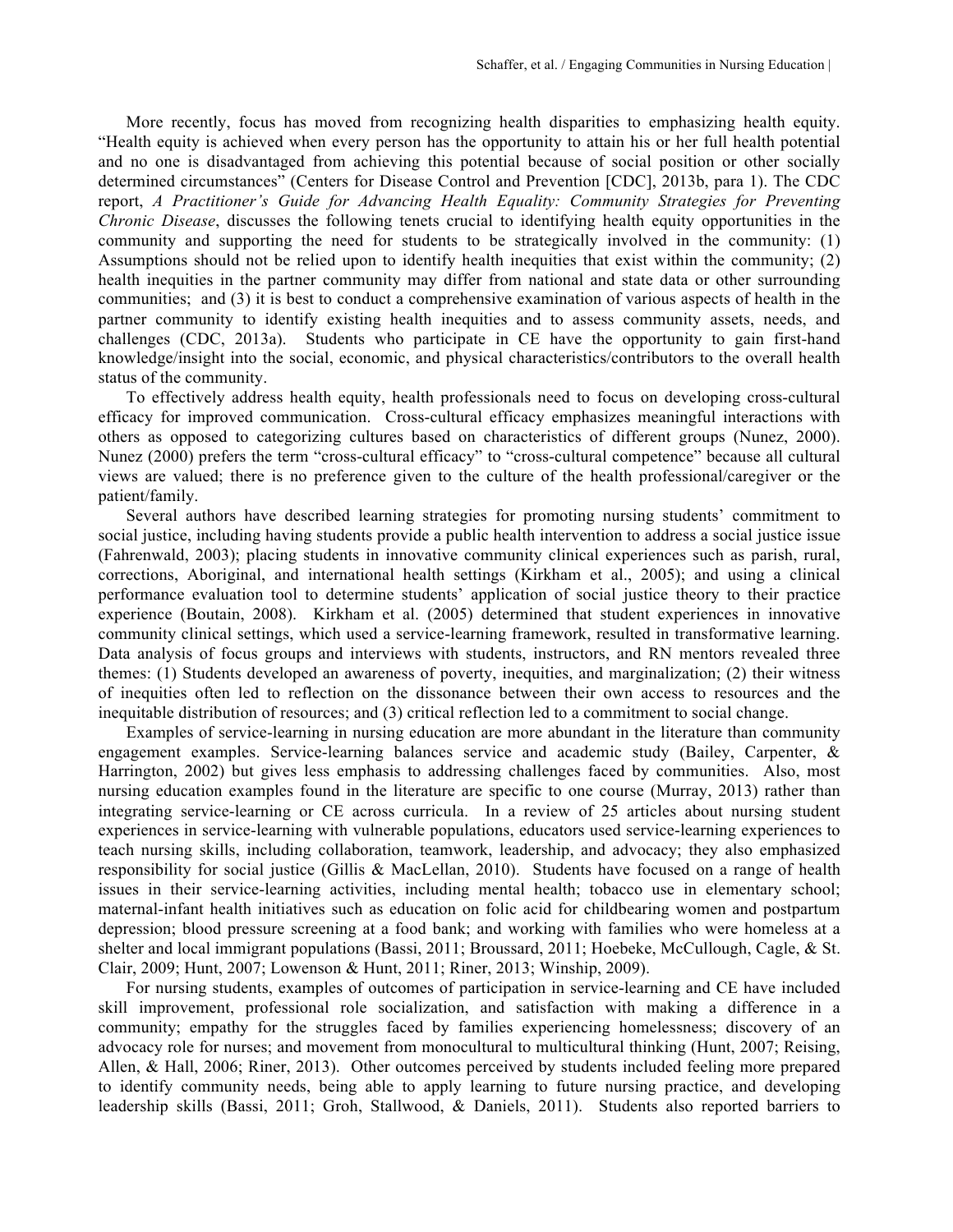learning in service-learning experiences, including perceptions of under-preparedness by the organization and faculty; lack of freedom to choose their own placements; time and scheduling challenges; and student responses such as fears of being unprepared, anxiety about client situations, and procrastination (Gillis & MacLellan, 2010; Rosing, Reed, Ferrari, & Bothne, 2010). In a review of literature on service-learning with vulnerable populations, Gillis and MacLellan (2010) reported several negative experiences from community partners' perspectives, including negative stereotypes held by some students and an unsatisfactory match between students and agency needs.

Overall, most of the 25 studies on service-learning were descriptive and often used analysis of students' reflection journals, making it difficult to compare results across studies (Murray, 2013). Few of the studies evaluated outcomes for long-term experiences of community engagement in undergraduate nursing education.

#### **Program Development and Implementation**

During the curriculum revision process in an undergraduate nursing program, nursing faculty wanted to create a nursing curriculum to prepare nurses to: (1) contribute to reducing health disparities, (2) value cross-cultural efficacy, and (3) develop a commitment to serving diverse and vulnerable populations. A focus on partnership development was important for establishing mutual relationships with community organizations in order to achieve these curricular goals. Nursing faculty sought perspectives of potential partners through 11 focus group meetings with community representatives from churches, schools, nonprofit agencies, and a long-term care facility (Wattman et al., 2009). Based on community partner suggestions, nursing faculty developed a student orientation plan, decided to match student interest to organizational characteristics, and provided students with information about the populations served by community organizations. In addition to gaining input from potential community partners, steps were taken to prepare nursing faculty to facilitate student learning through CE experiences (see Table 1).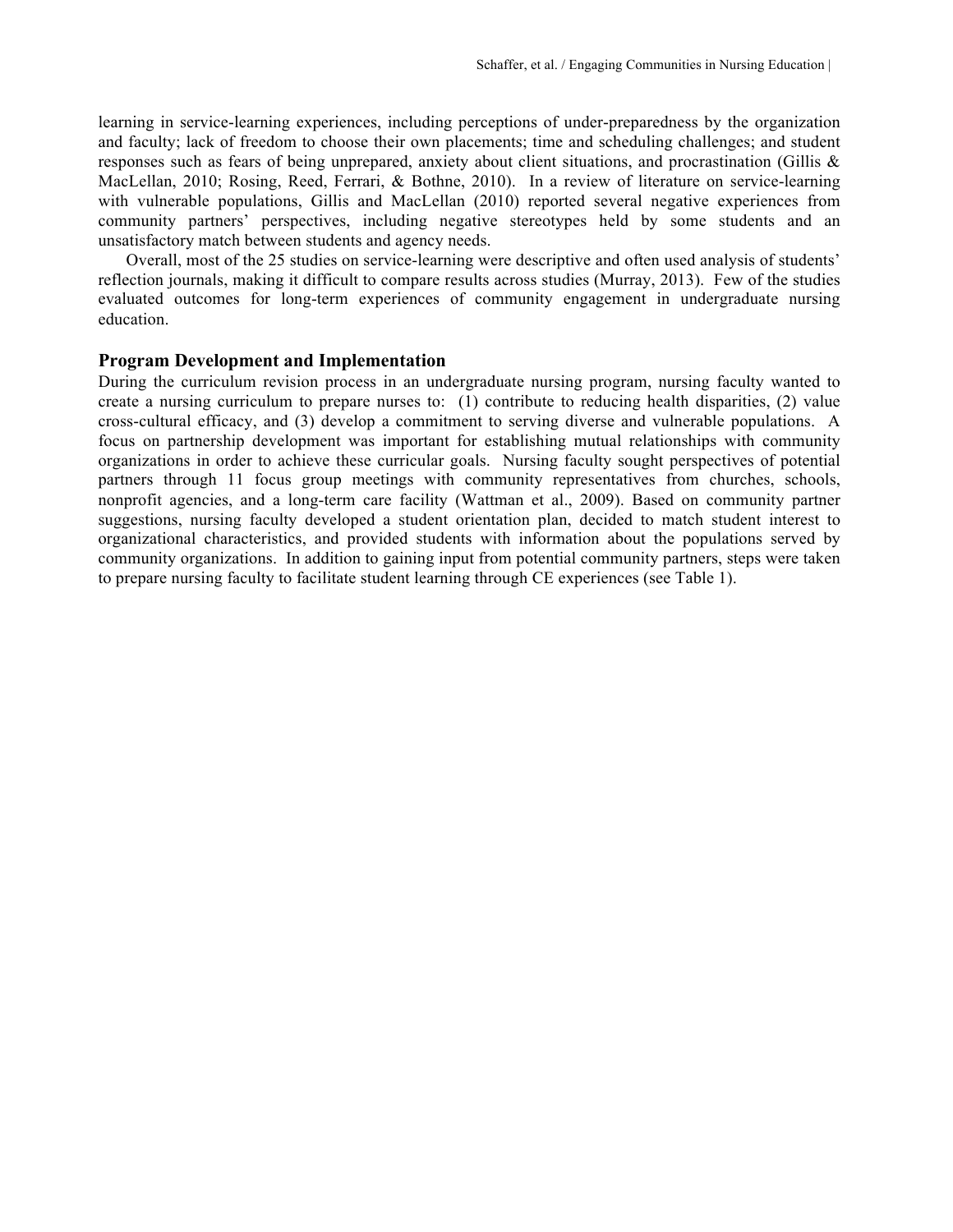#### **Table 1.** Preparation and Implementation of Community Engagement in the Nursing Curriculum

Faculty Preparation

- Racial reconciliation lunches led by a trained facilitator; featured DVD scenarios of challenging conversations about racial tensions and promoted dialogue about relationships.
- Lunch and Learn sessions with community partners that focused on discussion of video selections from *Unnatural Causes*; discussion on inequities in health care, the community's understanding of the inequities, community strengths, and barriers to responding to the inequities.
- Meeting with community partners to engage them in discussion about proposed curricular learning strategies.

Key Features of Community Engagement Implementation

- Two to five students are assigned to the same CE site for five semesters.
- Agency and faculty liaisons are designated for each site.
- A community engagement coordinator provides leadership and organization.
- Sophomore and junior students spend about 10 hours each semester in their CE setting.
- Sophomores (spring semester) learn about the organization, the population served, and health implications related to health disparities.
- Juniors provide teaching or other activities related to health promotion and chronic illness.
- Senior nursing students plan a project with their community partner, spend 25 hours on the project and community engagement activities in the fall semester, and evaluate that project in the spring semester.

Sophomore nursing students began their CE learning experiences in 21 organizations in the spring semester of 2011. A CE coordinator from the nursing faculty organized student placements, developed new partnerships as needed, and facilitated communication between students, faculty, and community partners. (See Table 1 for key features of the community engagement curriculum.) Additional supports for the implementation of CE included: (1) a community partner meeting each semester to learn about community partner experiences and to share information, (2) establishment of a Student Community Engagement Council to give students a voice about their experiences, and (3) meetings with faculty to discuss their concerns and to facilitate student learning experiences. Students completed assignments related to their CE experiences in one course each semester. Examples of assignments included community engagement reflections, a cross-cultural efficacy assessment, logs, a population health plan, a social justice paper, and a poster presentation.

# **Method**

The Centers for Disease Control Framework for Program Evaluation (CDC, 2012) provides a systematic approach to program evaluation (see Table 2 for a description of the six steps of program evaluation and corresponding evaluation activities). The design and data collection strategies, consisting of surveys and focus groups, were approved by the university's institutional review board. Focus group participants signed consent forms, and survey participants read a consent letter before completing the survey.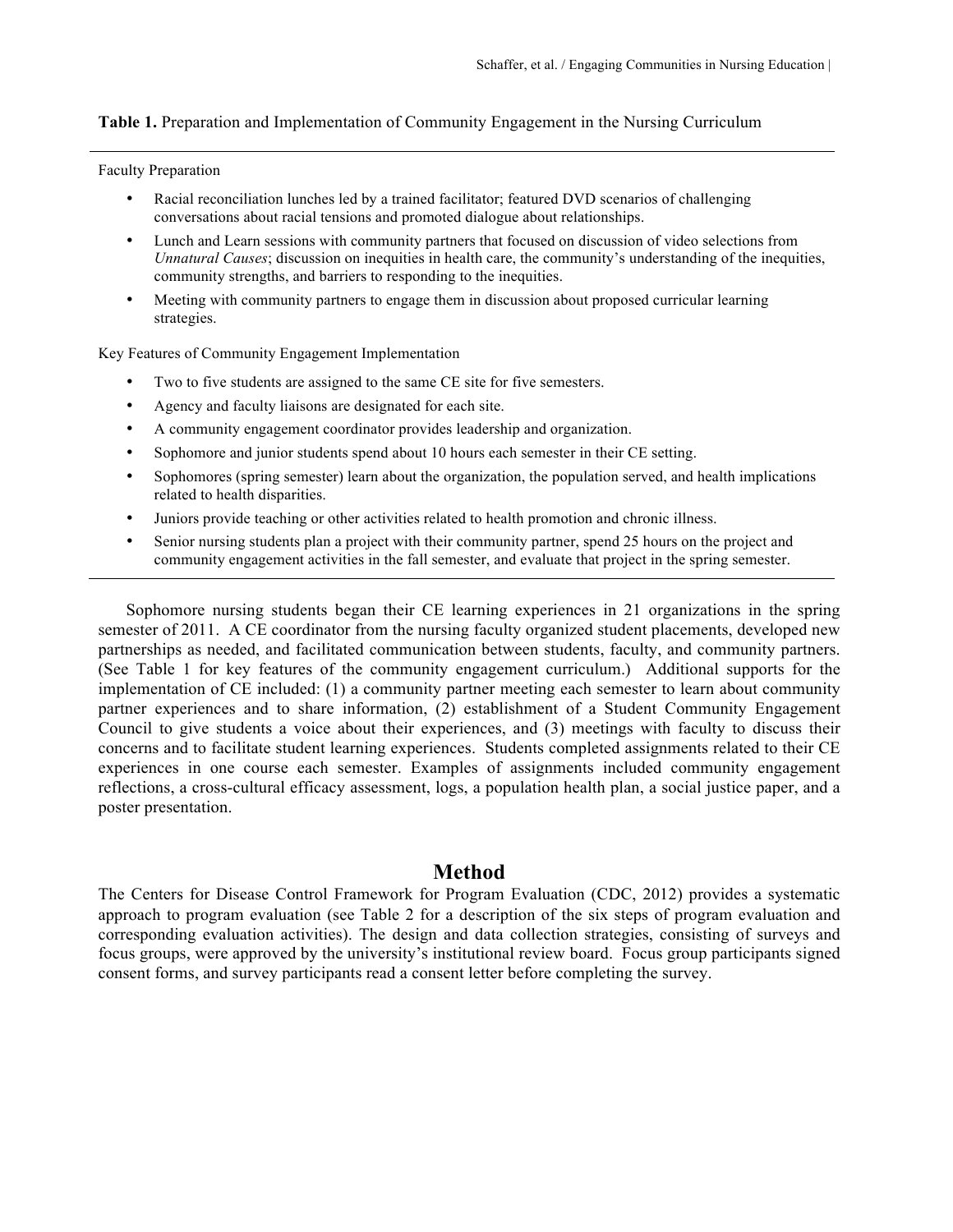| <b>Evaluation Step</b>                  | <b>Activity</b>                                                                                                                                                                                                                                                                                                                                                                                                                                                                                                                                                                                    |
|-----------------------------------------|----------------------------------------------------------------------------------------------------------------------------------------------------------------------------------------------------------------------------------------------------------------------------------------------------------------------------------------------------------------------------------------------------------------------------------------------------------------------------------------------------------------------------------------------------------------------------------------------------|
| Engage stakeholders<br>1.               | Community partners-focus groups on program design<br>$\bullet$<br>Nursing faculty—Racial Reconciliation lunches, Lunch and Learn<br>$\bullet$<br>sessions, meeting with community partners<br>Nursing students-Preference for type of CE site<br>$\bullet$                                                                                                                                                                                                                                                                                                                                         |
| Describe the program<br>2.              | CE learning experiences across 5 semesters of curriculum in same CE<br>$\bullet$<br>site<br>CE coordinator; faculty liaison and CE partner liaison for each site<br>$\bullet$                                                                                                                                                                                                                                                                                                                                                                                                                      |
| Focus the evaluation design<br>3.       | Community partners, nursing faculty, nursing students<br>$\bullet$<br>Perceptions of attitudes toward service, expected contributions,<br>$\bullet$<br>learning, satisfaction, benefits, challenges, contributions to community,<br>suggestions for improvement<br>Adapted survey and focus group questions from existing tools and<br>$\bullet$<br>literature representing expert practice                                                                                                                                                                                                        |
| Gather credible evidence<br>$4_{\cdot}$ | <b>Nursing Students</b><br>Year 1 Initial Survey ( $n = 88$ )<br>$\bullet$<br>Year 3 Final Survey ( $n = 50$ )<br>$\bullet$<br>Year 1 Focus Groups (2): Sophomores ( $n = 17$ )<br>$\bullet$<br>Year 2 Focus Groups (2): Juniors ( $n = 14$ )<br>$\bullet$<br>Year 3 Focus Groups (2): Seniors ( $n = 12$ )<br>$\bullet$<br><b>Community Partners</b><br>Year 1 Survey $(n = 9)$<br>$\bullet$<br>Year 3 Survey $(n = 8)$<br>$\bullet$<br>Year 3 Focus Groups (2) $(n = 12)$<br>$\bullet$<br><b>Nursing Faculty</b><br>Year 1 Survey $(n = 9)$<br>$\bullet$<br>Year 3 Survey $(n = 7)$<br>$\bullet$ |
| Justify conclusions<br>5.               | Quantitative and qualitative analysis<br>$\bullet$<br>Student focus groups led by non-faculty facilitator<br>$\bullet$<br>Content analysis of focus group themes reviewed by two researchers<br>$\bullet$<br>Themes shared with community partners<br>$\bullet$                                                                                                                                                                                                                                                                                                                                    |
| Ensure and share lessons learned<br>6.  | Used findings to revise and refine CE program structure and strategies<br>$\bullet$<br>Presented results to nursing faculty<br>$\bullet$<br>Presented results at nursing and civic engagement conferences<br>$\bullet$                                                                                                                                                                                                                                                                                                                                                                             |

### **Table 2.** Program Evaluation Framework (CDC, 2012) and Activities

Researchers adapted nursing student, faculty, and community partner surveys from existing evaluation tools (Case Western Reserve University, 2001; Shinnamon, Gelmon, & Holland, 1999). All surveys except for the third-year community partner survey were completed using the online survey software Qualtrics. The initial (sophomores) and final (seniors) student surveys were given to the same cohort of students. The third-year survey for community partners was distributed during focus groups with community partners. A subset of the faculty completing the survey at the end of the first year completed the third-year survey because the community engagement program was restructured to involve fewer faculty members.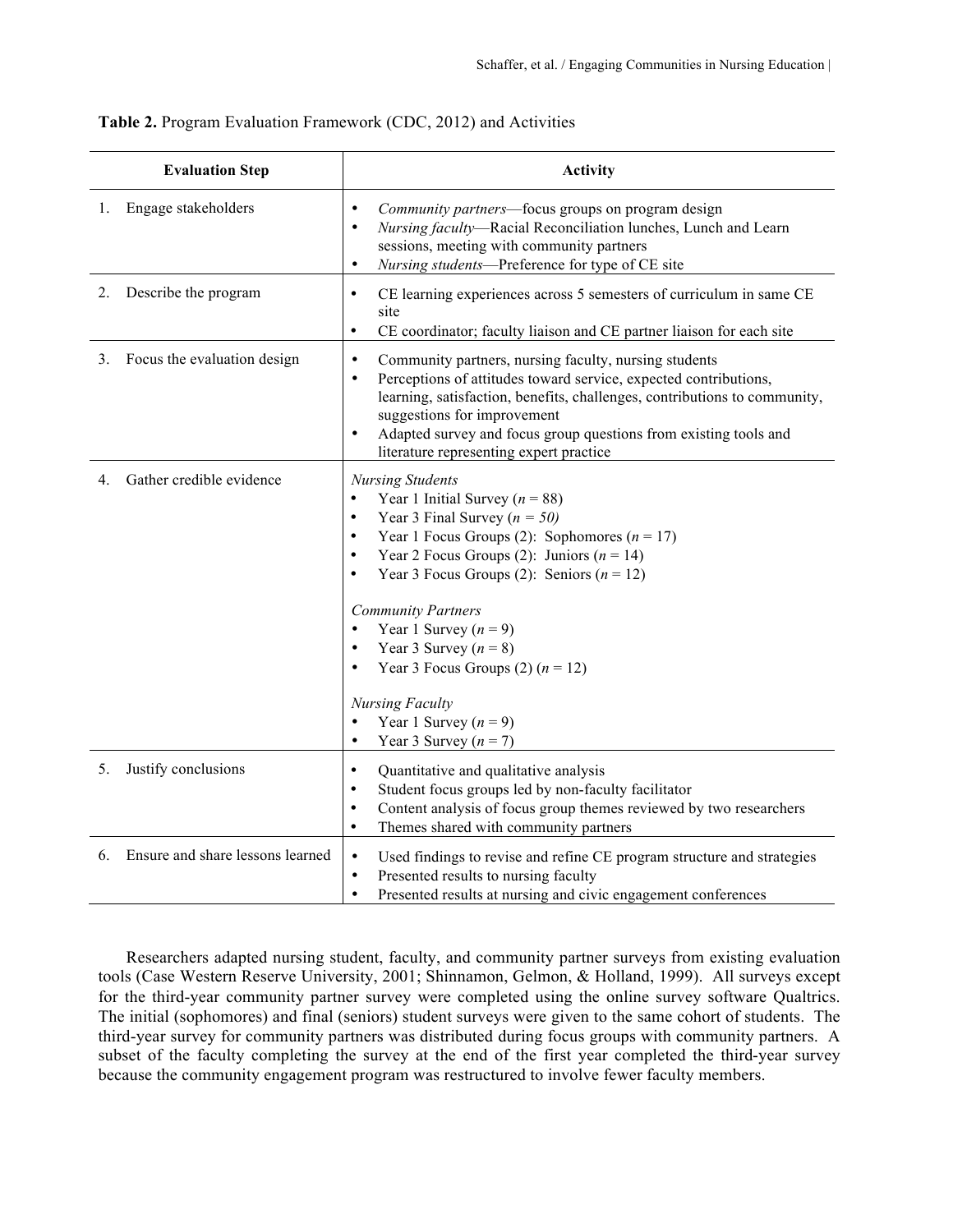Focus group questions were adapted from a list proposed by Bailey, Carpenter, and Harrington (1999). For students, focus group questions addressed their expectations, positive and frustrating experiences, learning about self and the community population, contributions made to the CE site, what the experience added to their education, and how their CE experience could be improved. For community partners, questions addressed partnership benefits and challenges, strategies for building relationships, and changes needed to improve the partnership.

A research assistant who was not a faculty member conducted the student focus groups in a university classroom at the end of the sophomore, junior, and senior academic years. Students were randomized within CE sites to obtain a representative sample of student experiences across organizations. Since students were randomized each year, all students had equal opportunity to be selected for the sample each year. Students received a \$15 store gift card as an incentive for focus group participation. All community partners were invited to participate in focus groups. The first two authors conducted the community partner focus groups in community settings; one group included partners represented by churches and the second group included schools and nonprofit organizations.

For quantitative data, frequencies, percentages, and means were calculated, and t-tests were performed to determine significance of changes in students' perceptions of their growth in learning following participation in CE experiences. In analyzing focus group data, the researchers used content analysis to identify common themes by "clustering" or grouping similar responses to open-ended questions (Krippendorff, 2005). The research assistant initially analyzed themes for sophomore and junior student responses, which were validated and revised by the first author. The first author identified content themes for senior student and community partner focus group responses, which were validated by the second author.

## **Results**

For program evaluation, the number of student, community, and faculty participants in surveys and focus groups is reported in section 4 of Table 2 ("Gather credible evidence"). Results are summarized in the following section by category of participant—that is, students, community partners, and nursing faculty members.

#### **Students**

In the first year of the CE program, students were assigned to churches (47%), community agencies (26%), schools  $(23%)$ , and health care organizations  $(4%)$ . Participants were young  $(m = 21)$  years of age), primarily female  $(87%)$ , and White  $(n = 76)$ . Prior to starting their CE learning experiences, students agreed that providing service through CE experiences would be beneficial to the community (100%), and they expected that they would, as a result of these experiences, better understand challenges and barriers encountered in seeking health care (97%). When asked on the initial survey "What do you hope to contribute to the community/population you will be working with?" student responses included: (1) not sure,  $(2)$  teaching the community about health,  $(3)$  making a positive impact on people's lives,  $(4)$ acknowledgement of student learning, and (5) serving the community.

On the Year 3 survey at graduation, students agreed that CE experiences helped them to understand the challenges/barriers faced by individuals in the community accessing health care (62%) and responded that reflection on and discussion of their CE experiences was either somewhat or very helpful (62%). However, 54% of students rated their orientation as poor. When students rated their learning before and after participation in CE experiences, results demonstrated a significant growth in knowledge relevant to working in community settings (Table 3).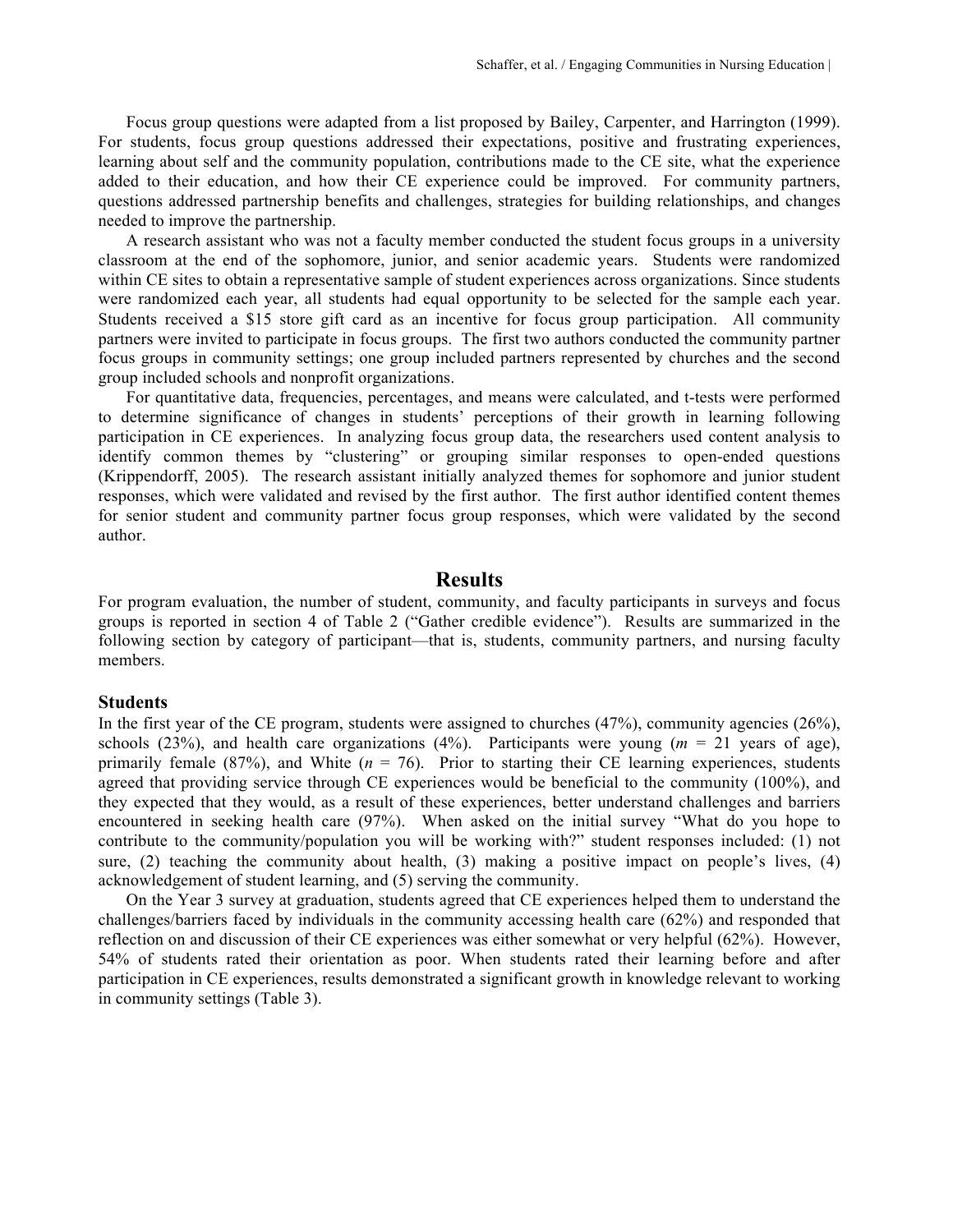### **Table 3.** Student Perceptions of Growth in Knowledge (n = 50)

| Rate your level of knowledge before your community engagement experiences compared with your level of knowledge |  |  |  |  |
|-----------------------------------------------------------------------------------------------------------------|--|--|--|--|
| after your community engagement experiences.                                                                    |  |  |  |  |

| $2 =$ Little<br>$1 = None$<br>$3 = \text{Moderate}$<br>$4 = High$                                  | $5 =$ Extensive               |                              |                                            |
|----------------------------------------------------------------------------------------------------|-------------------------------|------------------------------|--------------------------------------------|
|                                                                                                    | Mean<br>before CE<br>$n = 49$ | Mean<br>after CE<br>$n = 46$ | Statistical<br>Analysis                    |
| The types of community resources available for the population<br>$1_{\cdot}$<br>with whom I worked | 2.41                          | 3.04                         | $t = 3.6988$<br>$df = 93$<br>$p = .0004*$  |
| 2. How health care delivery systems (e.g. managed care) impact<br>my work in the community         | 2.45                          | 2.87                         | $t = 2.4396$<br>$df = 93$<br>$p = .0166*$  |
| 3. The health care needs of the community in which I served                                        | 2.55                          | 3.43                         | $t = 5.0497$<br>$df = 93$<br>$p = .0001*$  |
| 4. The responsibilities of other professionals in a<br>multidisciplinary team                      | 2.78                          | 3.22                         | $t = 2.5371$<br>$df = 93$<br>$p = 0.0128*$ |
| 5. The barriers to receiving health care in the community that I<br>served                         | 2.53                          | 3.41                         | $t = 5.5591$<br>$df = 93$<br>$p = .0001*$  |
| 6. The impact of socioeconomic status on health and illness                                        | 3.12                          | 3.67                         | $t = 3.2466$<br>$df = 93$<br>$p = .0016*$  |
| 7. How my agency is perceived in the community                                                     | 2.20                          | 2.93                         | $t = 3.8175$<br>$df = 93$<br>$p = .0002*$  |
| 8. How to work with clients/patients who have various levels of<br>health care knowledge           | 2.78                          | 3.33                         | $t = 3.2705$<br>$df = 92$<br>$p = .0015*$  |
| 9. What the terms "community resources" and "community<br>service" mean                            | 2.88                          | 3.28                         | $t = 2.3770$<br>$df = 93$<br>$p = .0195*$  |

\*Two-tailed p-values for all items are statistically significant

Analysis of focus group data from the sophomore and junior years produced similar themes: (1) experiencing difference; (2) learning from and being in the community; (3) experiencing uncertainty and ambiguity about expectations for communication, their student role, scheduling CE experiences, and community partner understanding; and (4) acquiring skills in teamwork, problem solving, and, for juniors, teaching. Students also discussed their expectations for the faculty role in community engagement and provided suggestions for improving CE learning experiences. In addition, junior students discussed the meaning of nursing, the meaning of the CE experience, and how to build relationships with community partners.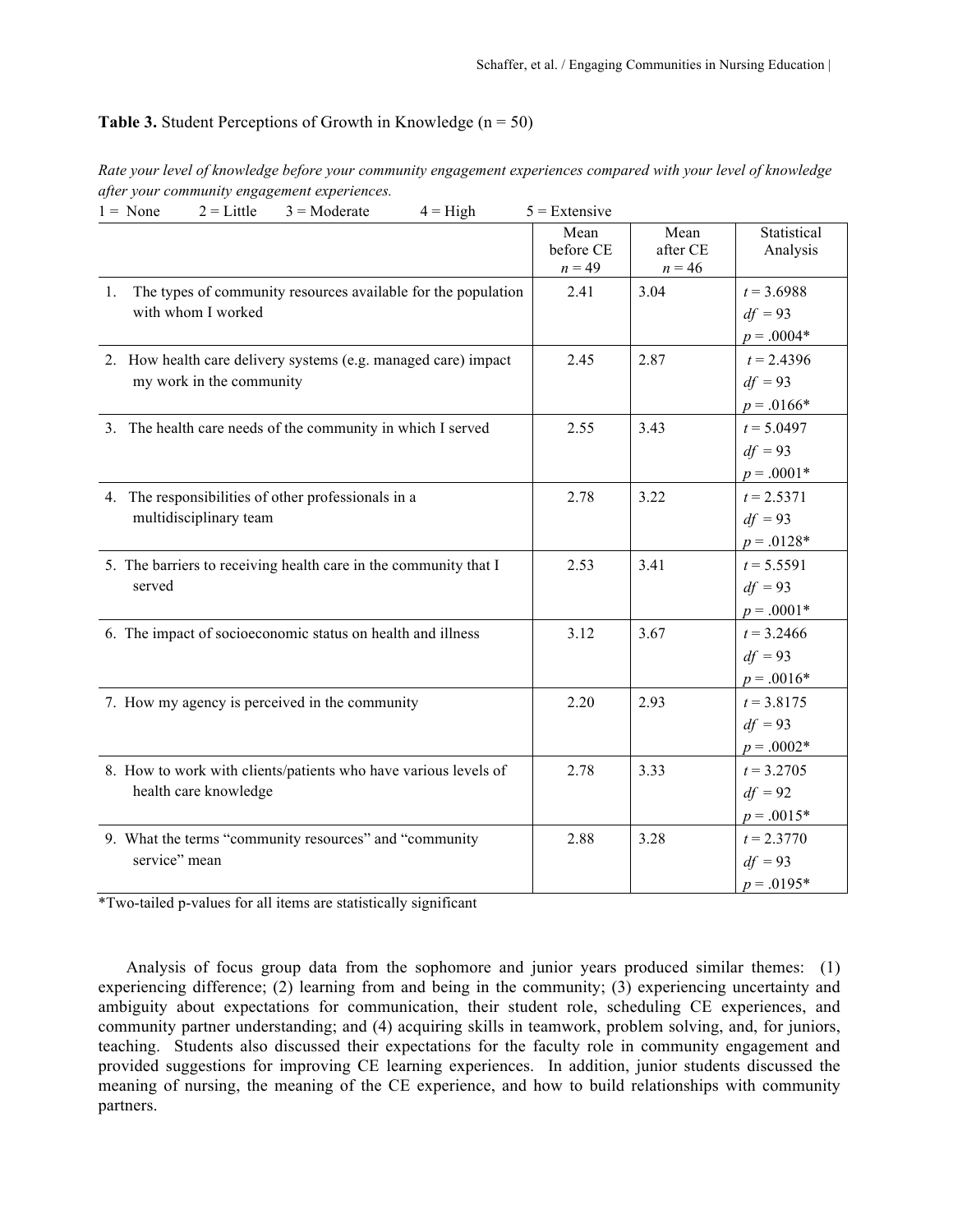Analysis of senior focus group data generated four overarching themes: (1) contributions made to the community, (2) learning through CE experiences, (3) the challenges of relationships, and (4) dissatisfaction with the structure of CE and faculty involvement. Students reported satisfaction with the contributions they made to the community such as presentations, screenings, and health newsletters. One student commented:

The most positive aspect of my experience was the project that we did. We made a bilingual newsletter for the parents of the students about really basic health stuff like hygiene, when not to send your kid to school, how to deal with bullying…. but she [the school nurse] was just really grateful that we were there and needing to do something that needed to be done and that was just cool.

Other students commented that they expected to have a greater impact on the community and felt they were not needed. Several students expressed that they had learned little, while others noted that they had learned about health literacy, transportation challenges, differences in availability of resources, and the different learning styles of community members. One student commented, "Getting to know … people's educational background and their literacy levels was big for us. So you have to change how you approach different topics based on how educated [people are]." Students also recognized their own professional growth through CE learning—improving skills in teamwork, being flexible, developing comfort with teaching and talking with persons from a different culture, becoming self-aware, and thinking "outside the box." One student said, "I think it kind of reinforced the understanding that I need to work with people and with communities instead of for them." Another student commented specifically about the challenge of working in community settings: "I am capable of working inside ambiguity. I don't need clear direction. And that's hard for me because I like clear direction and so it was a very good growing experience to go through that."

Regarding relationships, some students were frustrated with their peers because "it was hard to get other members to have the same level of commitment." Experiences with developing relationships at CE sites varied widely. One student said, "The interaction with folks at the church was very friendly," while another commented, "the church really didn't want us there, so it was hard to get involved." Students commented about the structure and implementation of the CE program. Many focus group participants explained they did not have a clear understanding of what was expected for their CE experiences. While some students expressed satisfaction with the role of the faculty liaison, others wanted their faculty liaison to be more involved in facilitating their CE experiences.

#### **Community Partners**

On the Year 1 survey (administered after one semester of CE experiences with sophomore nursing students), community partners agreed that they had developed a good relationship with the faculty member in the partnership (100%), and they felt valued as a contributor to student learning experiences (89%). Only 44% of community partners agreed that CE benefitted their organization, and 22% agreed that the goals for students' learning experiences were clear. Partners also identified challenges in relation to (1) time constraints of the academic world, (2) coordination of placements, (3) time commitment needed to supervise students, (4) supervision of students, and (5) communication with the university.

Representatives from schools, churches, and social service agencies completed the Year 3 community partner survey. On a 5-point Likert scale of agreement (5 = strongly agree), community partners anticipated that the relationship with the university would continue  $(m = 4.3)$ , and they felt valued as contributors to student learning ( $m = 4.1$ ). Top concerns identified by community partners related to orienting, training, and supervising students. Additional community partner comments addressed the need for a clearer understanding of expectations for the student experience and more information about objectives and hours required.

At the time of graduation of the first cohort of students to experience CE, analysis of focus group data from community partners revealed five themes: (1) characteristics of a successful partnership, (2) expectations for students and faculty, (3) community partner needs, (4) benefits for the community and the organization, and (5) challenges. For community partners, a successful partnership involved mutual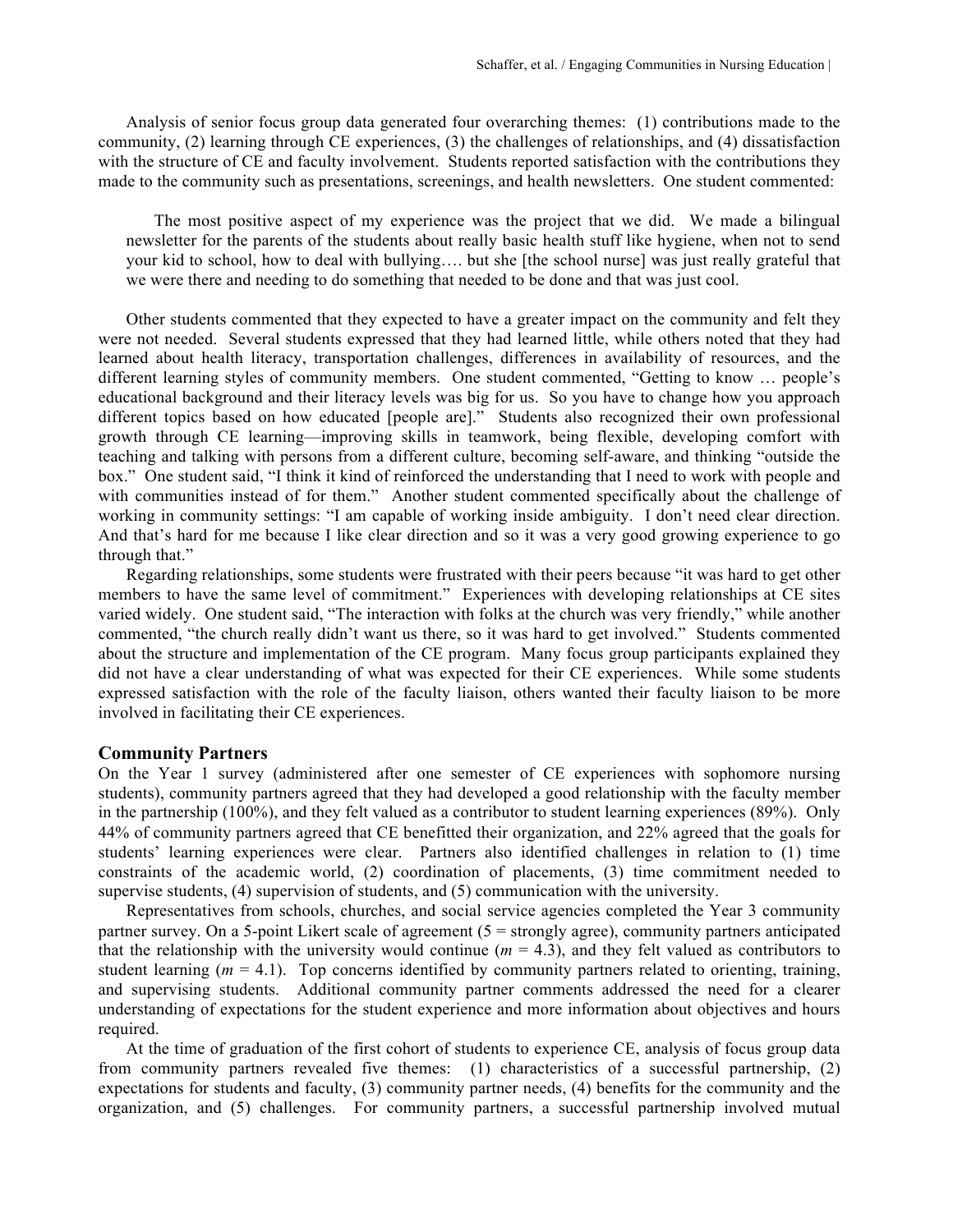respect, genuine concern for the community, and knowledge of the community. They expected students to show up at agreed upon times, ask questions, and interact with community members. One partner commented that students need to "learn to be comfortable with being uncomfortable" in their interactions in the community. Another community partner reflected:

An important thing is encouraging the students to interact. I feel like sometimes they need some encouragement—it's okay to strike up a conversation with a student or whatever organization it is. To remind them that this isn't just an observation but you learn more if you get involved if you talk and it will be more for everybody if you do.

Partners expected faculty to be invested in the community as well and to invite community partners to speak to nursing students. Community partners identified the needs for clear communication through one contact person, scheduling activities early in the semester, and understanding the CE program's expectations of students, including information about how CE experiences fit into the curriculum. Community partners wanted a better understanding of what they should expect from students, as illustrated in the following comment:

I think for me knowing what the expectation is for the student, which I felt like sometimes I'm kind of grasping at, trying to figure out what the expectations were for them, because I tried to set up experiences for them. I wasn't sure if I was planning too much for how many hours they were expected to or not enough.

Partners identified benefits for their community, including student contributions to health screenings and events and helping to prepare health professionals who would have knowledge about cultural implications for health. Major challenges identified by community partners included scheduling conflicts, student discomfort and timidity, and poor communication. Finally, the following comment demonstrates how community partners value the efforts of nursing faculty through community engagement experiences:

You guys really try to get an all-encompassing form of education. It's not just what the books and curriculum say. But you try to help them understand the world and have a better worldview.

## **Nursing Faculty**

For the Year 1 faculty survey, respondents comprised an experienced group with a mean of 21 years of teaching; five out of nine had previous experience with service-learning and/or community engagement. Faculty respondents agreed that CE experiences would benefit the community (89%) and add depth and value to the nursing curriculum (89%). However, faculty did not view serving as liaisons for community experiences as beneficial to their own professional growth such as contributing to their scholarship or changing their teaching style. Faculty participants identified the following as their most serious concerns about CE: (1) time constraints; (2) challenges coordinating placements; (3) student supervision; (4) communication with the community partner; and (5) human, fiscal, and physical resource limitations.

Between the first and third years of implementing the CE curriculum, the faculty liaison structure was changed, resulting in a reduction in the number of faculty liaisons. Faculty respondents to the Year 3 survey had been teaching an average of 13.5 years. On a 5-point Likert scale (5 = strongly agree), nursing faculty agreed that faculty should be role models for students around community service (*m* = 4. 7) and that they have a responsibility to serve their community  $(m = 4.6)$ . However, similar to Year 1 survey responses, faculty did not view serving as liaisons for community experiences as beneficial to their own professional growth. Top reasons for faculty becoming involved in community engagement included a desire for increased relevance of courses, encouragement from colleagues, and professional recognition. Faculty members expressed three concerns about the CE experiences: time constraints, poor communication with community partners, and the unpredictable nature of community work.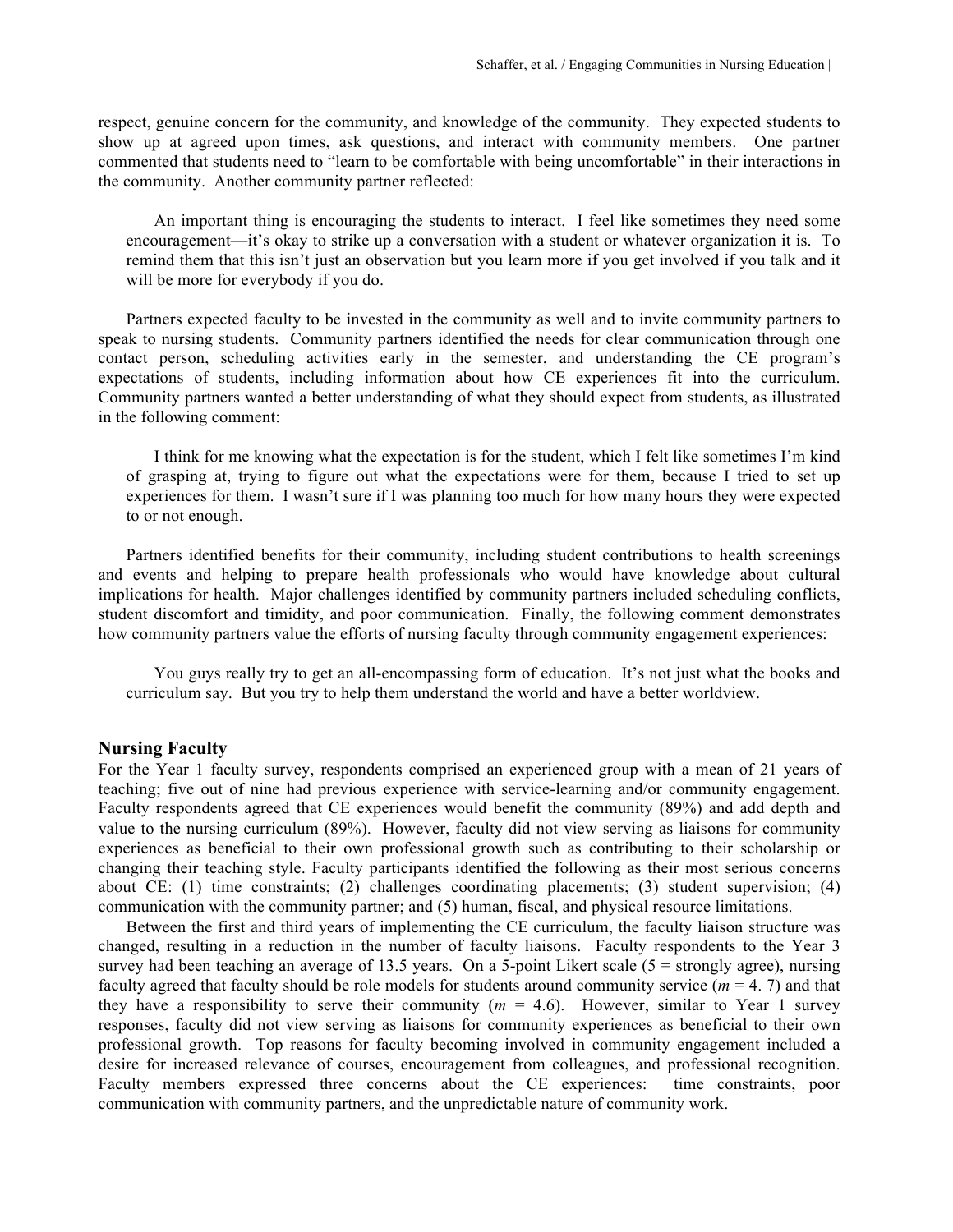# **Discussion**

Data analysis of surveys and focus groups for the three participant groups highlighted both successes to be celebrated and challenges to be addressed. When communication among students, community partners, and faculty was timely and clear, and students perceived they had concrete activities and were welcomed at their CE site, students experienced transformative learning that they would use in future nursing practice. When communication was problematic, expectations were unclear for students, and students perceived that they did not add something valuable to the community, they were frustrated and felt that meaningful learning did not occur. Community partners valued the CE curriculum and wanted to contribute to student learning, but sometimes they experienced student disinterest and lack of involvement. In addition, they felt uncertain about what was expected for student activities at the CE site. Although faculty also valued the philosophy of the CE curriculum, survey responses indicated that, as a group, nursing faculty were less invested in partnership development and did not see their CE involvement as an enhancement of their professional growth. During implementation of the first and second years, some faculty indicated that clinical teaching was a priority and competed with time for guiding CE learning experiences.

The three participant groups raised certain universal concerns, namely unclear expectations, unclear communication, and tight schedules. Additionally, students and community partners alike identified concerns about relationship development, while faculty expressed uncertainty about their ability to both fulfill their clinical responsibilities and guide student CE learning experiences. Table 4 describes modifications and changes made to the CE program in response to these identified concerns.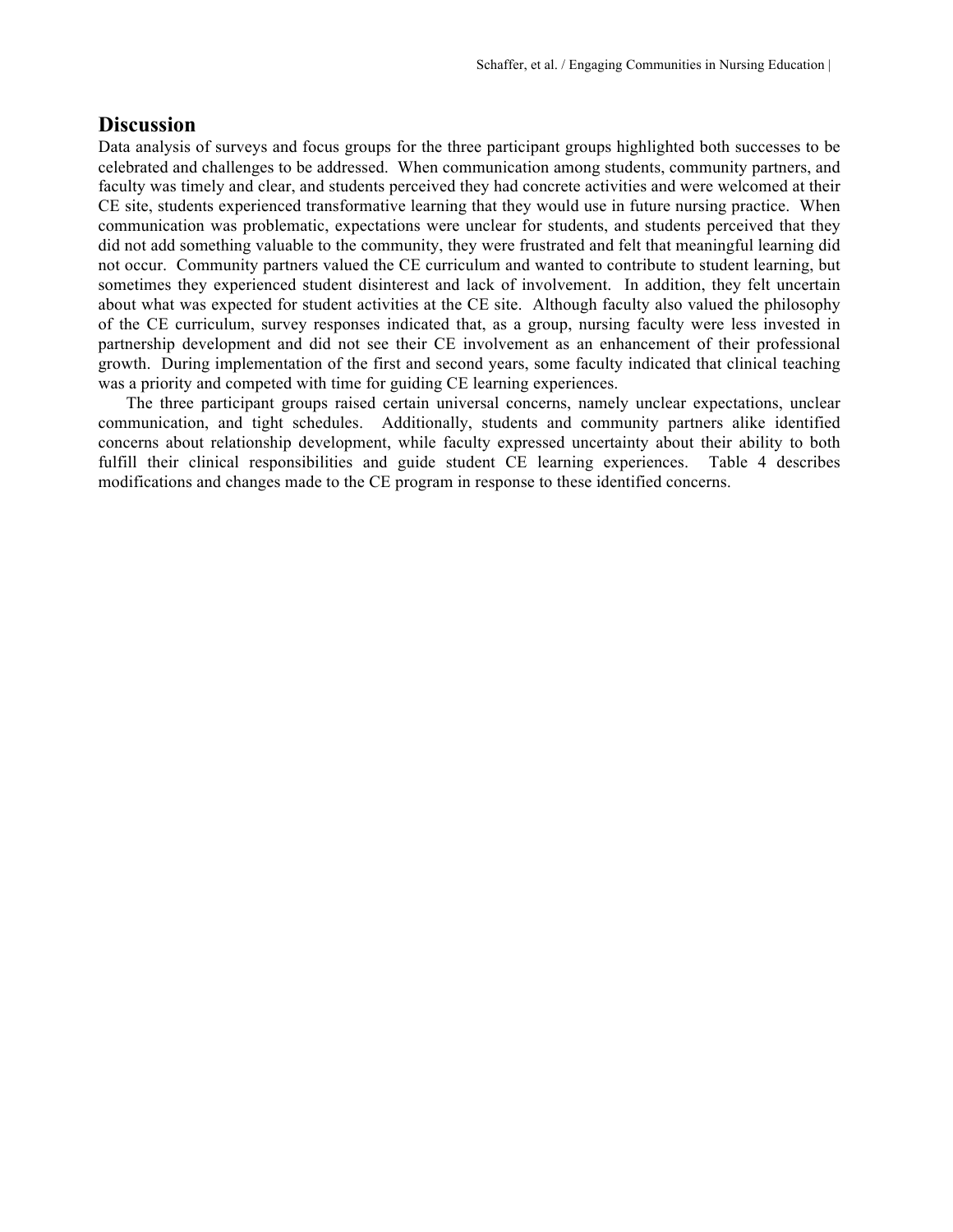| Concern                                                                         | <b>Modifications and Changes</b>                                                                                                                                                                                                                                                                                                                                                                                                                                                                                                                                                                                                                                                                                        |
|---------------------------------------------------------------------------------|-------------------------------------------------------------------------------------------------------------------------------------------------------------------------------------------------------------------------------------------------------------------------------------------------------------------------------------------------------------------------------------------------------------------------------------------------------------------------------------------------------------------------------------------------------------------------------------------------------------------------------------------------------------------------------------------------------------------------|
| Unclear expectations                                                            | Clarified expectations and value of CE in orientation.<br>$\bullet$<br>Invited community partners to speak to sophomore students in orientation<br>$\bullet$<br>Added structure to CE curriculum:<br>$\bullet$<br>a. Frequently Asked Questions Handout<br>b. Curriculum Grid Handout<br>Revised sophomore CE experience to focus on learning about population at CE site<br>$\bullet$<br>(i.e., windshield survey)<br>Streamlined CE assignments so all would occur in one course per each of five<br>$\bullet$<br>semesters                                                                                                                                                                                           |
| Tight schedules                                                                 | At beginning of senior year, scheduled one day for students to meet with CE partners<br>$\bullet$<br>to set up CE projects<br>Added CE student seminar to fall semester senior year for project development,<br>$\bullet$<br>planning, and collaboration<br>Offered students flexibility to do CE activities during public health clinical<br>$\bullet$                                                                                                                                                                                                                                                                                                                                                                 |
| Communication<br>problems                                                       | Closed partnerships with record of non-response to students<br>$\bullet$<br>Added number of partners to increase flexibility and capacity of CE sites for student<br>$\bullet$<br>placement<br>Recommended to students:<br>$\bullet$<br>a. Provide student profile information to organization<br>b. Designate one student per group to communicate to CE partner<br>For senior year, added Community Engagement: Project Overview Statement to be<br>$\bullet$<br>completed by student group-lays out expectations for student activities at site<br>Added CE logs—students submit reports of time spent at the CE site and obtain<br>$\bullet$<br>community partner signatures                                        |
| Desire for meaningful<br>relationships                                          | Recommended for faculty discussion with students:<br>$\bullet$<br>a. Discuss realistic expectations for community response and challenge of measuring<br>prevention<br>b. Encourage students to learn about the population before first visit to site<br>c. Discuss importance of spending time on establishing trust<br>d. Discuss cultural humility<br>e. Discuss valuing community organization and population as teachers<br>f. Communicate that CE involvement calls for accountability and responsibility<br>Added Community Engagement Partner Feedback Form, which asks community<br>$\bullet$<br>partners to evaluate student collaboration, communication, flexibility, commitment,<br>and project completion |
| Variable commitment<br>from faculty liaisons<br>and nursing faculty as<br>whole | Reduced number of faculty liaisons and created a faculty Community Engagement<br>$\bullet$<br>Oversight Committee to provide guidance to students<br>Faculty members who were committed to the CE continued as liaisons<br>$\bullet$<br>Held department workshop that featured university commitment to community<br>$\bullet$<br>involvement, role of CE learning experiences for program accreditation, and<br>community partner panel about contributions of nursing students to their organizations                                                                                                                                                                                                                 |

|  |  |  |  |  | Table 4. Summary of Concerns and Changes Implemented |
|--|--|--|--|--|------------------------------------------------------|
|--|--|--|--|--|------------------------------------------------------|

Ongoing informal feedback from all three participant groups has indicated improved satisfaction with CE learning experiences. Program changes have helped students and community partners to clarify expectations, provided greater structure for supporting CE learning in the nursing curriculum, and emphasized the importance of developing meaningful relationships with community members and organizations. Strategies for effective communication have facilitated earlier planning and implementation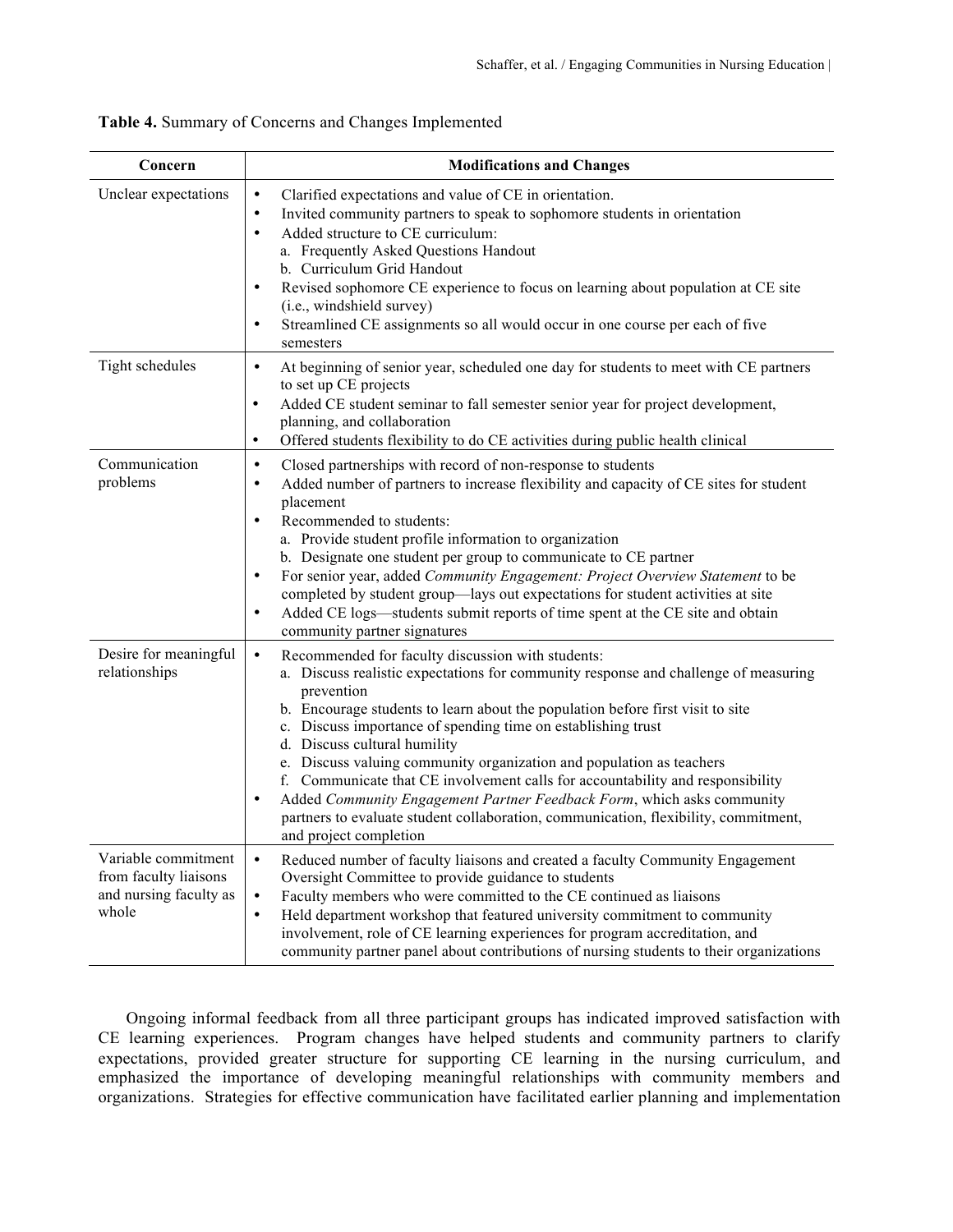of CE activities for students and community partners. Although structural changes have facilitated planning and implementation of CE experiences, heavy academic schedules for students and clinical teaching loads for faculty continue to be barriers.

Evaluation results are applicable to other majors as well, particularly for the health professions and other disciplines that work in health care settings such as social work, education, and business. The CE strategies described in this article have the potential to awaken and motivate student commitment to addressing social justice challenges in the current health care environment. The concept of cross-cultural efficacy is also relevant to college students as they learn to interact and develop meaningful relationships in increasingly diverse work environments. In addition, CE experiences can more effectively prepare students for skills they will need for inter-professional collaboration and teamwork.

#### **Strengths and Limitations**

The program evaluation described in this article included all partnership voices for one student cohort across five semesters. Community engagement experiences were implemented curriculum-wide rather than in a single course. Integration of community engagement into the nursing curriculum was feasible since it occurred at the same time as a major curriculum revision. However, it was also more difficult to accurately determine the sources of student satisfaction and dissatisfaction given the experience of many changes at once for both faculty and students during the three implementation years. Moreover, since the entire curriculum was revised, it is likely that the curriculum was filled initially with an overwhelming amount of content, which may have negatively impacted students' experiences in CE. Since the study was descriptive, outcomes cannot be directly attributed to the CE program.

## **Conclusion**

At the institution where the study took place, sustainability for community engagement is supported through the integration of CE experiences across five semesters of the professional program and through the involvement of faculty members as community engagement coordinators, with teaching load for the role. Partner relationships will continue to be emphasized as a primary responsibility of CE coordinators. Busy schedules for all participants will likely continue to be a challenge for scheduling CE activities. Emphases on early and consistent communication, faculty role-modeling of community relationship development for students, ongoing strategies for strengthening and sustaining partnerships, and providing support and reflection opportunities for students will all increase the likelihood of transformative learning experiences for students. Students are especially enthusiastic about making a difference. Indeed, the vision for CE experiences in the professional curriculum is the education of professionals who are committed to collaborating with communities to enhance the well-being for families and communities.

#### **Author Note**

Marjorie A. Schaffer, Nursing Department, Bethel University; Carol Hargate, Nursing Department, Bethel University; Kemo Marong, Northwest Anesthesia, PA, Minneapolis, MN.

### **Correspondence**

Correspondence regarding this article should be addressed to Marjorie A. Schaffer, University Professor of Nursing Emerita, Nursing Department, Bethel University, 3900 Bethel Drive, St. Paul, MN 55112. Phone: (952) 934-1166. E-mail: m-schaffer@bethel.edu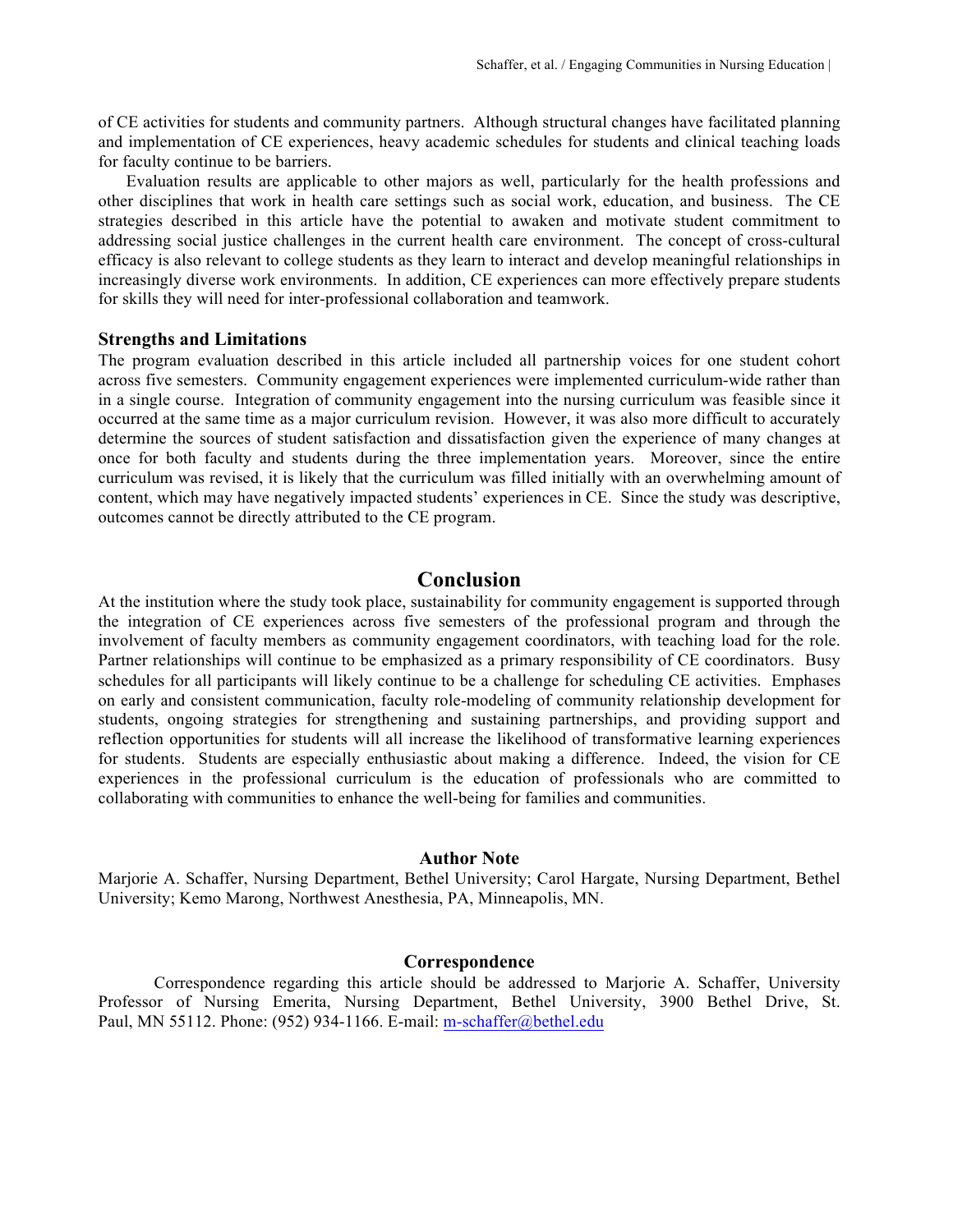# **References**

- American Association of Colleges of Nursing. (2008). *The essentials of baccalaureate education for professional nursing practice*. Washington, DC: Author. Retrieved from http://www.aacn.nche.edu/education-resources/BaccEssentials08.pdf
- American Association of Colleges of Nursing. (2013). *Recommended baccalaureate competencies and curricular guidelines for public health nursing: A supplement to* The essentials of baccalaureate education for professional nursing practice*.* Washington, DC: Author. Retrieved from http://www.aacn.nche.edu/education-resources/BSN-Curriculum-Guide.pdf
- Bailey P., Carpenter D, & Harrington, P. (Eds.). (1999). *Integrating community service into nursing education*. New York: Springer.
- Bailey, P., Carpenter, D., & Harrington, P. (2002). Theoretical foundations of service-learning in nursing education. *Journal of Nursing Education, 41*, 433-436.
- Barker, K., & Oandasan, I. (2005). Interprofessional care review with medical residents: Lessons learned, tensions aired—a pilot study. *Journal of Interprofessional Care, 19*(3), 207-214.
- Bassi, S. (2011). Undergraduate nursing students' perceptions of service-learning through a school-based community project. *Nursing Education Perspectives, 32*(3), 162-167.
- Boutain, D. M. (2008). Social justice as a framework for undergraduate community health clinical experiences in the United States. *International Journal of Nursing Education Scholarship, 5*(1), 1- 13. Retrieved from http://www.bepress.com/ijnes/vol5.iss1/art35

Braveman, P., Egerter, S., An, J., & Williams, D. (2011). *Issue brief #6: Exploring the social determinants of health. Race, socioeconomic factors and health.* Princeton, NJ: Robert Wood Johnson Foundation. Retrieved from http://www.rwjf.org/content/dam/farm/reports/issue\_briefs/2011/rwjf70446

- Braveman, P., Egerter, S., & Barclay, C. (2011). *Issue brief #1: Exploring the social determinants of health. What shapes health related behaviors?* Princeton, NJ: Robert Wood Johnson Foundation. Retrieved from http://www.rwjf.org/content/dam/farm/reports/issue\_briefs/2011/rwjf70442
- Broussard, B. B. (2011). The bucket list: A service-learning approach to community engagement to enhance community health nursing clinical learning. *Journal of Nursing Education, 50*(1), 40-43. doi:10.3928/01484834-20100930-07
- Calleson, D., Kauper-Brown, J., & Seifer, S. D. (2005). *Community-engaged scholarship toolkit.* Seattle: Community-Campus Partnerships for Health. Retrieved from http://www.communityengagedscholarship.info
- Case Western Reserve University. (2001). *Community engagement through service learning manual.* Retrieved from http://futurehealth.ucsf.edu/pdf\_files/CETSLmanual4.pdf
- Centers for Disease Control and Prevention. (2012). Program Performance and Evaluation Office (PPEO) program evaluation. Retrieved from http://www.cdc.gov/eval/framework/index.htm
- Centers for Disease Control and Prevention. (2013a). *A practitioner's guide for advancing health equality: Community strategies for preventing chronic disease*. Atlanta, GA: U.S. Department of Health and Human Services. Retrieved from http://www.cdc.gov/NCCDPHP/dch/health-equityguide/index.htm
- Centers for Disease Control and Prevention. (2013b). *Attaining health equity.* Retrieved from http://www.cdc.gov/nccdphp/dch/programs/healthycommunitiesprogram/overview/healthequity.ht m
- Department of Health and Human Services. (2011). *Principles of community engagement* (2nd edition). NIH Publication No. 11-7782. Retrieved from http://www.atsdr.cdc.gov/communityengagement/
- Egerter, S., Braveman, P., & Barclay, C. (2011). *Issue brief #3: Exploring the social determinants of health. Stress and health.* Princeton, NJ: Robert Wood Johnson Foundation. Retrieved from http://www.rwjf.org/content/dam/farm/reports/issue\_briefs/2011/rwjf70441
- Fahrenwald, N. L. (2003). Teaching social justice. *Nurse Educator, 28*(5), 222-226.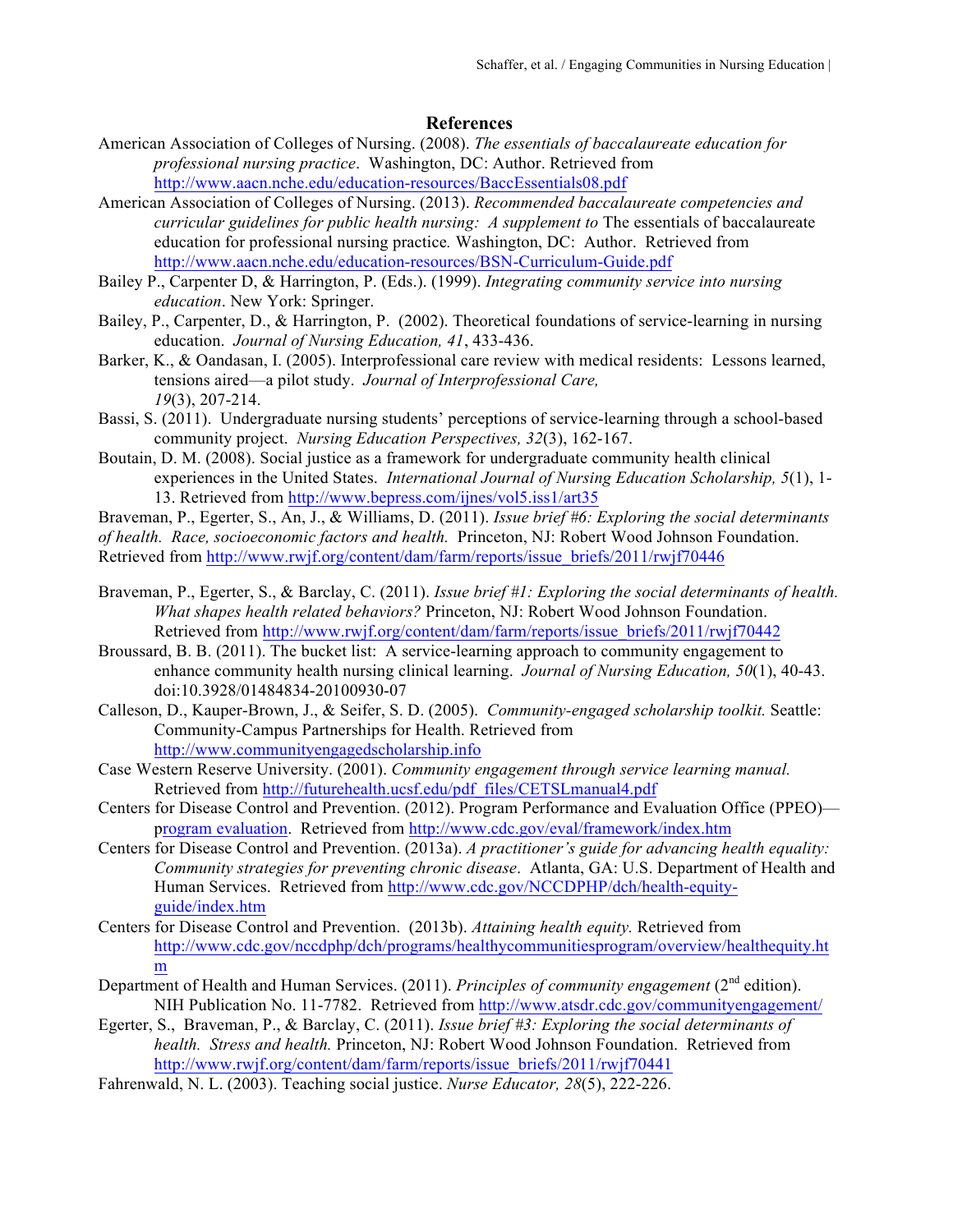- Foss, G. F., Bonaiuto, M. M., Johnson, Z. S., & Moreland, D. M. (2003). Using Polivka's model to create a service-learning partnership. *Journal of School Health, 73*(8), 305-310.
- Gillis, A., & MacLellan, M. (2010). Service learning with vulnerable populations: Review of literature. *International Journal of Nursing Education Scholarship, 7*(1), 1-27. doi:10.2202/1548-923X.2041
- Groh, C. J., Stallwood, L. G., & Daniels, J. J. (2011). Service-learning in nursing education: Its impact on leadership and social justice. *Nursing Education Perspectives, 32*(6), 400-405.
- Health policy brief: Achieving equity in health. (2011). *Health Affairs*. Retrieved from http://www.healthaffairs.org/healthpolicybriefs/brief\_pdfs/healthpolicybrief\_53.pdf
- Hoebeke, R., McCullough, J., Cagle, L., & St. Clair. (2009). Service learning education and practice partnerships in maternal-infant health. *Journal of Obstetric, Gynecologic, & Neonatal Nursing, 38*(5), 632-639. doi:10.1111/j.1552-6909.2009.01062.x
- Hunt, R. (2007). Service-learning: An eye-opening experience that provokes emotion and challenges stereotypes. *Journal of Nursing Education, 46*(6), 277-281.
- Institute of Medicine. (2001). *Crossing the quality chasm. A new health system for the 21st century.* Washington, DC: National Academies Press.
- Institute of Medicine. (2003). *Unequal treatment: Confronting racial and ethnic disparities in health care.* Washington, DC: National Academies Press.
- Karim, R., & Ross, C. (2008). Interprofessional education (IPE) and chiropractic. *The Journal of the Canadian Chiropractic Association, 52*(2), 76-78.
- Kelly, M. A., Connor, A., Kun, K. E., & Salmon, M. E. (2008). Social responsibility: Conceptualization and embodiment in a school of nursing. *International Journal of Nursing Education Scholarship, 5*(1), 1-16. Retrieved from http://www.bepress.com/ijnes/vol5/iss1/art28
- Kirkham, S. R., Hofwegen, L. V, & Harwood, C. H. (2005). Narratives of social justice: Learning in innovative clinical settings. *International Journal of Nursing Education Scholarship, 2*(1), 10-14. Retrieved from http://www.bepress.com/ijnes/vol12/iss1/art28
- Krippendorff, K. (2005). *Content analysis: An introduction to its methodology.* Thousand Oaks, CA: Sage.
- Loewenson, K., & Hunt, R. (2011). Transforming attitudes of nursing students: Evaluating a servicelearning experience. *Journal of Nursing Education, 50*(6), 345-349. doi:10.3928/01484834- 20110415-03
- Lumague, M., Morgan, A., Mak, D., Hanna, M., Kwong, J., Cameron, C., Zener, D., & Sinclair, L. (2006). Interprofessional education: The student perspective. *Journal of Interprofessional Care, 20*(3), 246- 253.
- Murray, B. S. (2013). Service-learning in baccalaureate nursing education. A literature review. *Journal of Nursing Education, 52*(11), 621-628. doi:10.3928/01484834-20131014-08
- Nunez, A. E. (2000). Transforming cultural competence into cross-cultural efficacy in women's health education. *Academic Medicine, 75*(11), 1071-1080.
- Reising, D. L., Allen, P. N., & Hall, S. G. (2006). Student and community outcomes in service-learning: Part 1—student outcomes. *Journal of Nursing Education, 45*(12), 512-515.
- Riner, M. E. (2008). Health promotion through healthy communities and cities. In M. Stanhope & J. Lancaster (Eds.), *Public health nursing: Population-centered health care in the community* (pp. 393-408)*.* St. Louis, MO: Mosby Elsevier.
- Riner, M. E. (2013). Globally engaged nursing education with local immigrant populations. *Public Health Nursing, 30*(3), 246-253. doi:10.1111/phn.12026
- Rosing, H., Reed, S., Ferrari, J. R., & Bothne, N. J. (2010). Understanding student complaints in the service learning pedagogy. *American Journal of Community Psychology, 46*, 472-481. doi:10.1007/s10464- 010-9338-5
- Shinnamon A., Gelmon, S., & Holland, B. (1999). *Methods and strategies for assessing service-learning in the health professions.* San Francisco, CA: Community-Campus Partnerships for Health.
- Wattman, J. E., Schaffer, M. A., Juarez, M. J., Rogstad, L. L., Bredow, T., & Traylor, S. E. (2009). Community partner perceptions about community engagement experiences for nursing students.